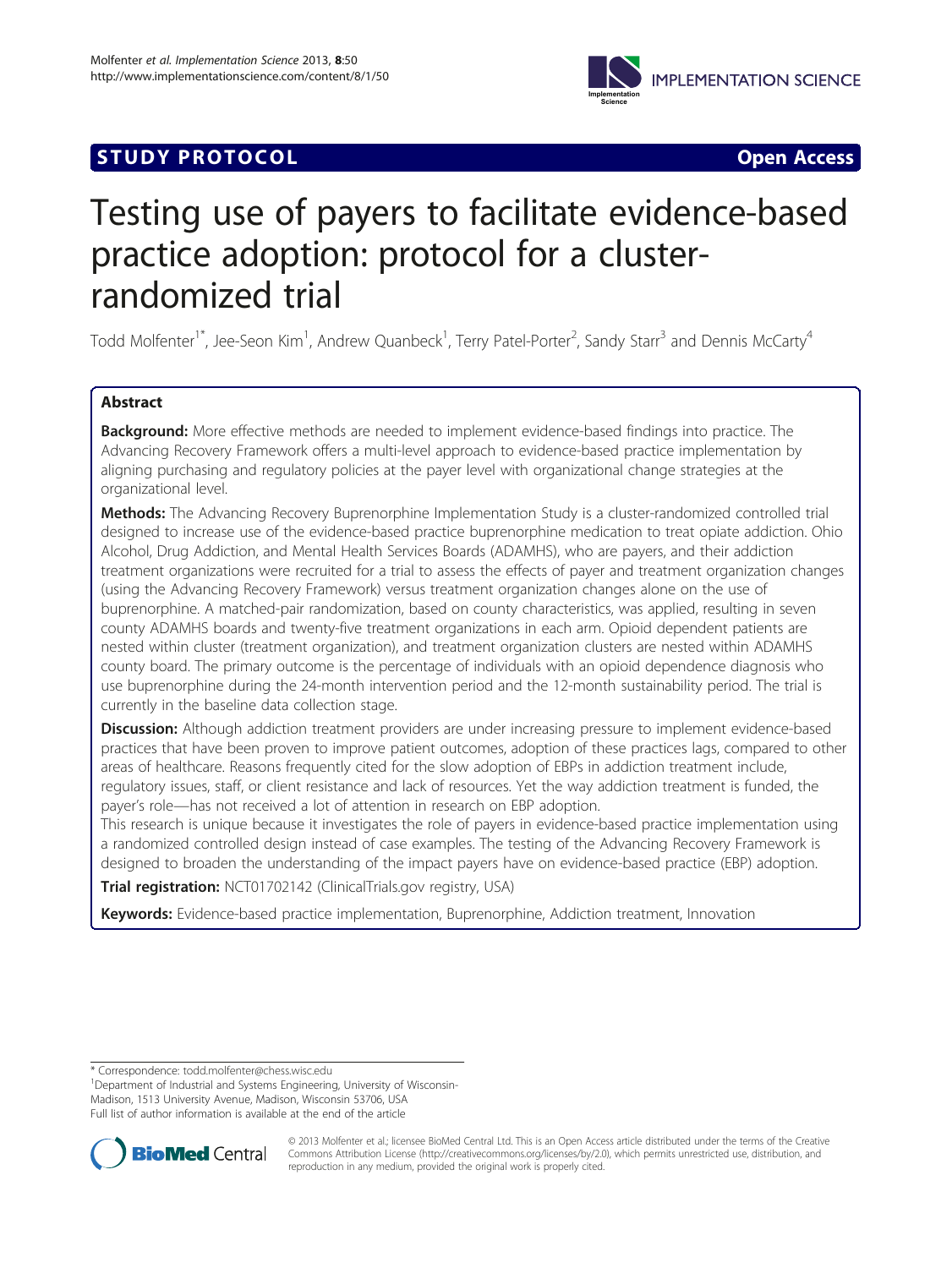# Background

The use of evidence-based clinical practices in health care is suboptimal [[1,2\]](#page-5-0). The addiction treatment field adopts evidence-based practices (EBPs) at an even lower rate than general health care [[3-5](#page-5-0)]. For example, use of medication-assisted therapy for addiction disorders is not standard practice, despite the evidence that medication improves clinical, societal and financial outcomes through increased abstinence rates [[6\]](#page-5-0), reduced relapse rates [\[7](#page-5-0)], and reduced criminal costs [\[8](#page-5-0)]. A survey of 354 private addiction treatment centers reported that 34 percent of programs provided medication for opioid dependence and 24% used medication for treatment of alcohol dependence [\[9\]](#page-5-0). Within treatment programs that do offer medication, only 40% of the treatment plans for opioid dependence included medication [\[10](#page-5-0)].

Buprenorphine received Food and Drug Administration approval for treating opioid dependence in 2002 but remains underutilized. Less than one-fifth of patients with an opioid dependence diagnosis are offered buprenorphine [\[11,12](#page-5-0)]. Its adoption has been impeded by behavioral resistance, lack of or low reimbursement, insufficient access to personnel needed to prescribe the medication, licensure and contractual rules that prohibit the use of any pharmacotherapies in some settings, and insufficient organizational systems to encourage its use. Buprenorphine was selected as a candidate for EBP implementation and dissemination research because the broad set of behavioral and systemic barriers that limit its use incorporates factors that affect other EBPs with poor use rates.

Payer policy and organizational interventions can address barriers to the adoption of medication (and evidence-based practices more generally) [[13,14\]](#page-6-0). Policy makers and local organizations collaborate to disseminate school reform, alternative energy use, and thirdworld agricultural practices [\[15,16](#page-6-0)]. Few trials in healthcare have tested the impact of aligning payer policy and treatment organization interventions to enhance implementation of treatment innovations [[17\]](#page-6-0). However, from 2006 through 2010, NIATx (formerly the Network for the Improvement of Addiction Treatment), a process improvement research center based at the University of Wisconsin–Madison, conducted a demonstration project titled 'Advancing Recovery: State and Treatment Organization Partnerships for Quality Addiction Care'. Funded by the Robert Wood Johnson Foundation, Advancing Recovery promoted the use of evidence-based practices such as medication-assisted treatment by building relationships between treatment organizations and the payers that fund their services. These partnerships made system changes to regulatory, clinical and administrative practices to increase the implementation of EBPs [[18\]](#page-6-0). Advancing Recovery involved payer-

treatment organization partnerships in 12 states, but was not a randomized controlled trial. The Advancing Recovery demonstration project did develop a framework for systems change to be tested in this randomized trial, calling it the Advancing Recovery Framework.

# **Objectives**

The primary research question is to determine if the Advancing Recovery Framework increases the use of buprenorphine in addiction treatment organizations. The secondary research question is to determine if county characteristics (e.g., percentage of opioid abusers, existing addiction treatment medication availability, and payment policy) and organizational characteristics (e.g., organization size, access to physicians, number of nurses, percentage of clinicians with graduate degrees, and patient demographic characteristics) can moderate the delivery of buprenorphine.

# **Methods**

### Trial design

The participating ADAMHS boards have been randomized into two study conditions. In the Control Arm (Arm 1), participants will use the NIATx model for organizational change only. In Arm 2, participants will use the Advancing Recovery Framework that includes the payer intervention and NIATx models. Payers will not play a direct role in the control arm. The NIATx organizational change model (Figure [1](#page-2-0)) was chosen as the control condition because research exists that suggests organizational change models alone may be sufficient for EBP implementation [[19,20\]](#page-6-0). A cluster randomized controlled design was used to study the effects that payers (or county ADAMHS boards) and treatment organizations have on buprenorphine adoption and also to control for 'contamination' across the treatment and control arms. A 1:1 allocation ratio of counties was utilized in the randomization.

# Participants

Ohio Alcohol, Drug Addiction and Mental Health Boards (ADAMHS) coordinate the public behavioral health system in Ohio. Each board covers one to five of Ohio's 88 total counties and disperses Substance Abuse and Prevention Treatment (SAPT) block grant funds, as well as funds from local levies directed to addiction services. These Boards are responsible for 55% of addiction treatment services funding and often have responsibility for the quality and cost effectiveness of addiction treatment services within their jurisdictions [\[21\]](#page-6-0). The boards contract with provider organizations to deliver addiction and mental health treatment services. All 46 of Ohio's ADAMHS boards were eligible for the study. The ADAMHS boards were recruited through an invitation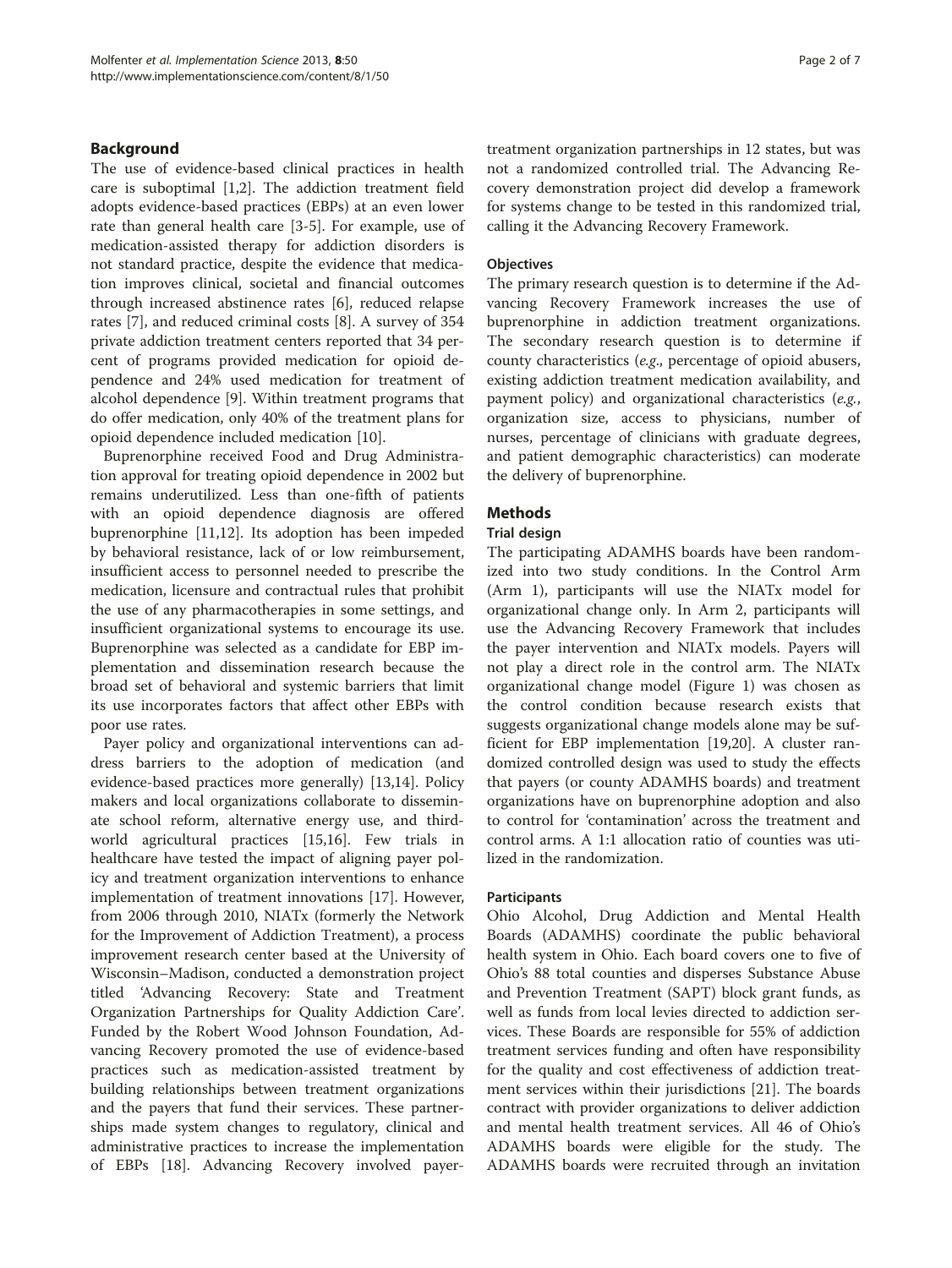<span id="page-2-0"></span>



#### Interventions

The Advancing Recovery Framework builds upon the multiorganizational learning collaborative method used in the NIATx 200 national trial to implement process improvement strategies in over 200 treatment organizations [\[22,23](#page-6-0)]. The Advancing Recovery Framework delivers technical assistance through learning sessions and coaching. Learning sessions are face-to-face meetings that occur once in the NIATx-only arm and three times in the Advancing Recovery arm to facilitate partnering between the ADAMHS boards and their treatment organizations. In these sessions, change teams from the ADAMHS board area (Arm 2 only) and each of the treatment organizations convene in face-to-face meetings to support and encourage each other. Outside experts offer advice on changes to make and ways to make



them. Coaching assigns an expert in medication-assisted treatment adoption and process improvement to help the ADAMHS board and its treatment organizations make, sustain and spread buprenorphine adoption efforts. Coaches help the ADAMHS boards' counties in Arm 2, and organizations in both arms think through key issues, broker relationships with other organizations, offer process improvement training, and suggest changes to make and how to do so. Participants in both arms receive coaching through monthly group teleconference calls, through e-mail, and at in-person learning sessions.

The payer intervention portion of the Advancing Recovery Framework has four phases: 'Pre-Work for Leadership' identifies the individuals who will lead and execute the change project; 'Preparing the Change Leader & Team' provides training in change management techniques; 'Planning' uses a five-lever policy analysis to catalog barriers to buprenorphine use and pilot tests potential tactics to remedy; and 'Implementation' takes tactics to apply from the planning phase, implements them, and focuses on sustaining the gains. During the learning sessions and monthly coach calls between the payer and treatment organizations, the payer has the opportunity to partner and collaborate with treatment organizations. Table [1](#page-3-0) outlines the steps, tools, and training methods for each phase of the payer intervention model.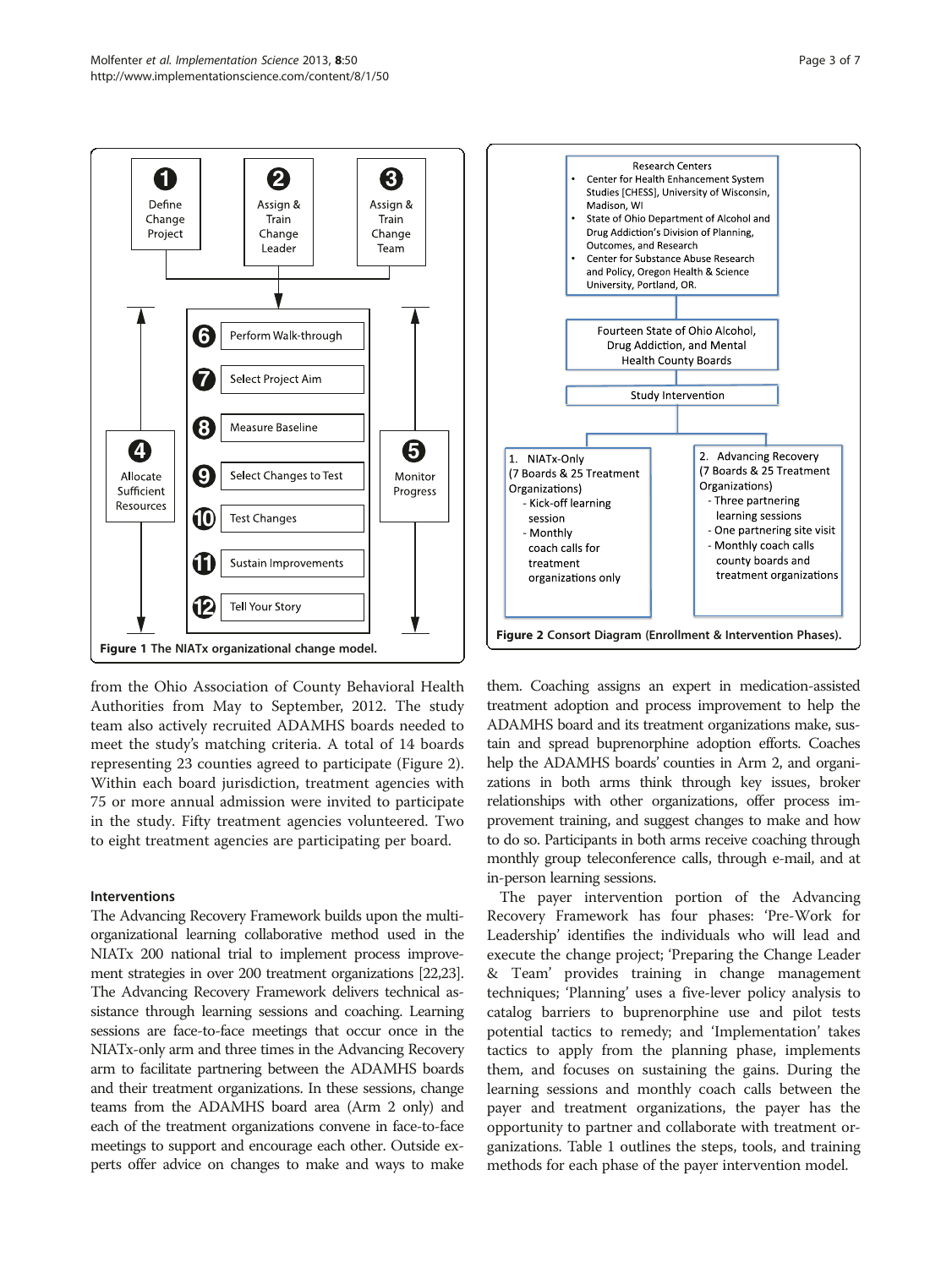| Phase <sup>1</sup>                                                        | <b>Steps</b>                                                                                                                                                                                               | <b>Tools</b>                                                                  | Training method(s)                                                                                 |
|---------------------------------------------------------------------------|------------------------------------------------------------------------------------------------------------------------------------------------------------------------------------------------------------|-------------------------------------------------------------------------------|----------------------------------------------------------------------------------------------------|
| Pre-work for Leadership                                                   | To be completed as part of Executive Briefing by the<br>Executive Director (or designee)                                                                                                                   | Executive sponsor (County<br>Director) personal<br>responsibilities checklist | Coach call to Executive Sponsor to<br>review primer for Executive<br>Sponsor                       |
|                                                                           | 1. Identify an Executive Sponsor for payer portion of<br>the project                                                                                                                                       |                                                                               | Change leader training on how to<br>apply and interpret the 5 Levers<br><b>Barriers Assessment</b> |
|                                                                           | 2. Develop the strategic aim for buprenorphine<br>adoption.                                                                                                                                                |                                                                               |                                                                                                    |
|                                                                           | 3. Select change leader and team members who are<br>committed and make sure they have adequate time<br>to participate in the project.                                                                      |                                                                               |                                                                                                    |
| <b>Preparing the Change</b><br>Leader & Team                              | 4. Change Leader & Team Training on organizational<br>and policy change techniques.                                                                                                                        | NIATx Workbook (Change<br>Leader Training Guide -<br>Administrative Version)  | Provided in Learning Session 1<br>and reinforced by coaches<br>throughout                          |
| Planning (in conjunction<br>with the treatment<br>organization community) | 5. Conduct the 5 Levers Barriers Assessment.<br>(Customer Impact, Financial & Purchasing, Regulatory<br>& Policy, Operational, & Inter-organizational) to<br>identify list of potential barriers to remove | 5-Levers Policy-Barriers<br>Assessment                                        | Provided in Learning Session 1<br>and reinforced by coaches<br>throughout                          |
|                                                                           | 6. Develop tactics to apply                                                                                                                                                                                | Implementation charter<br>form                                                |                                                                                                    |
|                                                                           | 7. Pilot test tactics                                                                                                                                                                                      |                                                                               |                                                                                                    |
| Implementation                                                            | 8. Develop list of <i>tactics</i> to implement (based on<br>planning)                                                                                                                                      | Implementation charter<br>form                                                | Change leader training in Learning<br>Sessions on the implementation<br>and sustainability process |
|                                                                           | 9. Assign a process owner, and timeline with<br>deliverables for each tactic                                                                                                                               | Apply payer-based<br>sustainability assessment<br>form                        |                                                                                                    |
|                                                                           | 10. Implement changes                                                                                                                                                                                      |                                                                               |                                                                                                    |
|                                                                           | 11. Sustain gains                                                                                                                                                                                          |                                                                               |                                                                                                    |

<span id="page-3-0"></span>

| Table 1 Payer intervention model of the advancing recovery framework (applied in Arm 2 only) |  |  |  |
|----------------------------------------------------------------------------------------------|--|--|--|
|----------------------------------------------------------------------------------------------|--|--|--|

The five levers described in the planning phase provide a mechanism for payers to identify systemic barriers to EBP use and promote change. The 'customer impact analysis' examines how the EBP benefits the customer, affects the number or type  $(i.e.,$  demographic) of customers involved in treatment, and which customers are needed to advocate for the change. A 'financing and purchasing analysis' determines how financing, reimbursement and payment provide incentives for EBP use. The 'regulatory and policy analysis' uncovers regulatory barriers. The 'operations analysis' assesses the training and skill-building payers and treatment organizations need for EBP implementation. Finally, an 'inter-organizational analysis' identifies what other organizations need to be involved to remove regulatory or financing barriers.

# Timeline

During project months 1 to 5, the study team will identify and recruit counties (through the Ohio Association of County Behavioral Health Authorities) and treatment organizations. In months 6 to 11, the study team will collect baseline data on buprenorphine use rates, conduct buprenorphine training workshops for treatment organizations, and update NIATx training materials to

reflect the study conditions. In months 12 to 36, the study team will implement the study arm interventions and collect outcome data. During months 37 to 50, the study team will collect quantitative data on the sustainability of the changes. Data analysis, publication development, and dissemination of findings will occur at several points, but primarily during months 51 to 60.

# Sample size

To determine sample size, we fit a linear mixed-effects model to the monthly results for the performance measure of percent opioid dependent patients receiving buprenorphine from each of the participating organizations and estimate the 'payer-treatment organization' effect. A mixed-effect model was selected instead of conventional regression models because, first, the mean outcomes for a given treatment organization are expected to be correlated from month to month. A mixed-effect model allows for auto-correlated error terms. Second, a number of unobservable treatment organization characteristics are likely to influence the key measures. Random effects at the treatment organization level can be employed within the mixed-effect model to capture the correlation introduced by such characteristics. Proper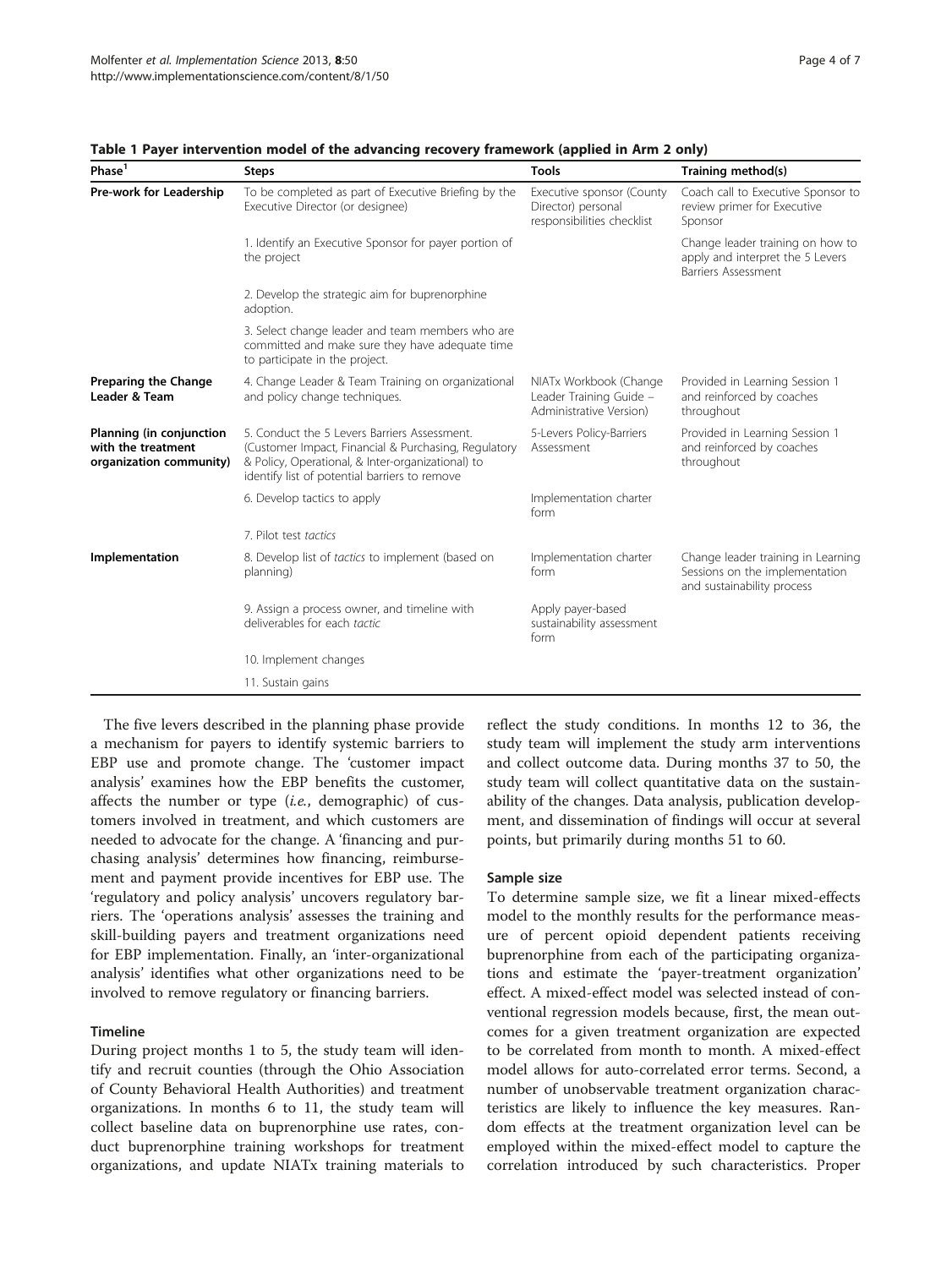reflection of auto-correlation and random effects allows for more reliable estimates of the fixed effects, starting in months 6 to 11 (for baseline), then during months 12 to 36 (intervention stage), and through months 37 to 50 (follow-up stage). The power of the study design is determined by the anticipated standardized effect size based on effects experienced in the Advancing Recovery pilot project. The Advancing Recovery pilot data found that the payer-treatment organization intervention increased buprenorphine use rates from 6% to 43%, with an estimated standard deviation of 23.5% based on a sample size of 1,016. This yields an effect size of 0.935. Intraclass correlation (ICC) among counties affects the power of cluster-randomized trials [[24\]](#page-6-0). An estimate of ICC is around 0.05. For this study, a dropout rate of 20% is being proposed, giving a total of 40 organizations available for analysis. With a total of 40 treatment organizations, each with an average of 91 patients, the study will achieve at least a power of 0.82 with a one-tailed type I error rate of 0.05. Power and sample size calculations were performed using Optimal Design Software by Raudenbush (Version 3.01) [\[25](#page-6-0)].

# Randomization & implementation

Matched-pair blocks were created on the basis of the county characteristics of: percentage of opiate admissions; population covered; and ratio of opiate addiction treatment admissions to physicians licensed to prescribe buprenorphine [\[26\]](#page-6-0). The cut-off criteria used for matching, based on the median measures from the 2011 Ohio Department of Alcohol and Drug Addiction Services treatment organization dataset, were: 20% opiate admissions (above/ below); 200,00 people covered (above/below); and 50 treatment admissions per physicians in the county registered to prescribe buprenorphine per annum (above/below). As a result, seven county board matched-pairs were identified. A random number generator was utilized within the seven county board pairs to assign organizations into one of the two study conditions. Study staff completed enrollment and received consent approval from the county boards as well as providers. No visible concealment was applied, and blinding of participants and researchers was considered infeasible due to logistical reasons.

# Data analysis

Because the number of treatment organizations within an ADAMHS Board is small  $(n = 2$  to 8) we intend to use an optimal design in which treatment arms are allocated following a multi-site cluster randomization procedure [[27,28\]](#page-6-0). The initial exploratory analyses of both outcomes and covariates will assess standard summary statistics and graphical presentations. Scatter plots and correlation analyses identify possible associations between outcome and predictor variables. The analysis will represent the multi-

site cluster randomized trial as a mixed-effects model; percentage of buprenorphine use by opioid dependent patients is nested within cluster (treatment organization); and clusters are nested within site (ADAMHS board). In this mixed-effects model, there will be random effects due to county board and organization; fixed effect due to study arm and time. For the percent of opioid admissions receiving buprenorphine, a logistic regression analysis will be performed. We will examine the Advancing Recovery effect using a separate model at each time point and in an omnibus growth curve model that includes the main effects of Advancing Recovery and Time as well as the interaction between Advancing Recovery and Time. The percent of opioid patients receiving buprenorphine will be measured monthly for each organization, and it is expected that these values will be correlated over time. Therefore, instead of assuming an independence  $(i.e., zero correlation)$  or a compound symmetry covariance structure (i.e., a constant correlation regardless of the proximity of measurement time points), we will allow errors to be first-order autocorrelated, denoted as AR (1). This can be done by allowing an additional parameter in the mixed-effects model that represents the correlation between the two most adjacent measures of Opioid Patients Receiving Buprenorphine. This correlation is reduced exponentially as the measures become further apart.

For the ADAMHS board and organizational covariates, at each time point we will assess moderation by including each potential moderator as an independent variable and as an interaction with the Advancing Recovery effect. Statistical significance of the interaction effect will indicate the presence of moderation. The estimate for the effect size of moderation, which is cross-level interaction, is between 0.17 and 0.19.

# Ethics

The study received approval from the institutional review boards at the University of Wisconsin–Madison, Ohio Department of Health's Human Subjects Institutional Review Board, and Oregon Health and Science University.

#### Trial status

The recruitment phase of the trial has just been completed and baseline data collection has begun.

#### **Discussion**

Conceptual multi-level models of EBP adoption are present in the literature and are based on correlates of EBP adoption discovered at the larger systems/environment, organizational, and individual levels [\[13,17,29](#page-6-0)]. These models identify which factors EBP implementation efforts should attempt to influence at the different levels in the healthcare system, but do not address how to change these factors. Accordingly, this research represents a movement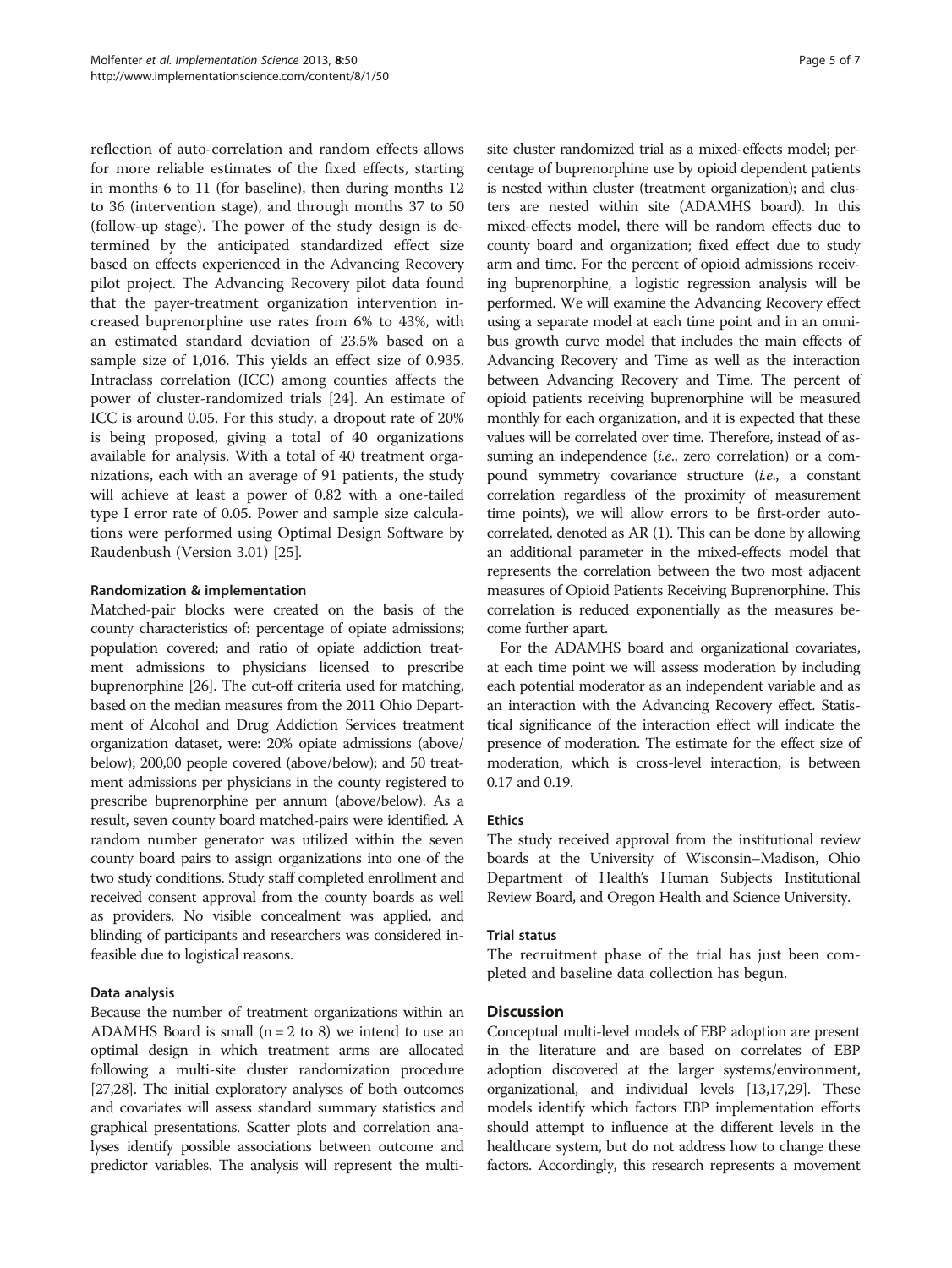<span id="page-5-0"></span>from correlate identification to implementation model testing. This progression is described in McGovern's 'Implementation Research Flow' paradigm, which explains how the purpose of implementation models is to positively influence the implementation and maintenance trajectories of the EBP adoption [\[30](#page-6-0)].

At present, the implementation research on how administrative practices at the payer level promote use of clinical practices at the treatment organization level primarily relies on case examples. The described research protocol has the unique aspect of randomizing by payer. The use of implementation research randomizing by county has been limited [[31,32](#page-6-0)], and no instances of randomization at the state level were found. Research studying use of payer administrative practices to promote clinical evidence-based practice implementation should begin to use randomized trials to augment and validate findings found in payer case-examples.

This trial is taking lessons from past implementation research through case examples from the Advancing Recovery pilot [[33-39](#page-6-0)], and packages them into an implementation model [[18\]](#page-6-0). The research trial testing the Advancing Recovery Framework will build on several implementation research questions: What are the roles of payers with planning and stakeholder engagement in the provision of EBPs? What policy levers have an impact on EBP implementation and sustainability rate? What are the synergistic effects of having multiple levels focused on implementing a targeted EBP? What is the role of leadership at the payer and provider levels in the broader use of EBPs? What training and technical assistance offerings in the learning collaborative model are most helpful in a multi-level design?

Ohio was selected as a research site because it was considered to be a representative governmental healthcare environment to test this implementation model. A total of 34% of the states in the United States have county or region boards to distribute SAPT block grant funds. Each Ohio ADAMHS board represents a unique payer environment. The state has a mix of urban and rural counties. Within these counties, buprenorphine use varies from 7% to 58%. Limitations could be present due to the research environment. This trial addresses governmental payers securing healthcare services. Governmental healthcare is a considerable enterprise, where an effective framework for evidence-based practice implementation could prove to be extremely helpful. While this trial may not be generalizable to governmental payers for other community services, the Advancing Recovery framework could give these sectors interventions to consider in their efforts to improve services.

# Conclusion

In conclusion, this trial will contribute to the evolving implementation science field over the next five years. Future

results of this multi-level approach will be published as they become available.

#### Abbreviations

ADAMHS: Alcohol, Drug Addiction and Mental Health Services; EBP: Evidence-based practice; ICC: Intraclass correlation; NIATx: Network for the Improvement of Addiction Treatment; SAPT: Substance Abuse and Prevention Treatment.

#### Competing interests

The authors declare no competing interests.

#### Authors' contributions

All authors made substantial contributions to the study design as well as the development and editing of the manuscript. All authors read and approved the final manuscript.

#### Acknowledgements

The study is funded by the National Institutes on Drug Abuse (NIDA) (R01 DA030431-01A1). NIDA has played no role in the study design or preparation of this manuscript.

#### Author details

<sup>1</sup>Department of Industrial and Systems Engineering, University of Wisconsin-Madison, 1513 University Avenue, Madison, Wisconsin 53706, USA. <sup>2</sup>Ohio Dept. of Alcohol & Drug Addiction Services, 30 W. Spring Street, 6th Floor, Columbus, Ohio 43215-2256, USA. <sup>3</sup>Outcomes, and Research, Ohio Dept. of Alcohol & Drug Addiction Services, 30 W. Spring Street, 6th Floor, Columbus, Ohio 43215-2256, USA. <sup>4</sup>Oregon Health Sciences University, 3181 S.W. Sam Jackson Park Road, Portland, Oregon 97239-3098, USA.

#### Received: 8 March 2013 Accepted: 29 April 2013 Published: 10 May 2013

#### References

- 1. Baker TB, McFall RM, Shoham V: Current status and future prospects of clinical psychology: toward a scientifically principled approach to mental and behavioral health care. Psychol Sci Public Interest 2008, 9(2):67–103.
- 2. Bodenheimer T: The American health care system–the movement for improved quality in health care. N Engl J Med 1999, 340(6):488–492.
- 3. Institute of Medicine: Bridging the gap between practice and research: forging partnerships with community based drug and alcohol treatment. Washington, DC: National Academy Press; 1998.
- 4. Willinbring ML, Kivlahan D, Kenny M, Grillo M, Hagedorn H, Postier A: Beliefs about evidence-based practices in addiction treatment: a survey of veterans administration program leaders. J Subst Abuse Treat 2004, 26(2):79–85.
- 5. Garner B: Research on the diffusion of evidence-based treatments within substance abuse treatment: a systematic review. J Subst Abuse Treat 2009, 36(4):376–399.
- 6. Moore TJ, Cohen MR, Furberg CD: Serious adverse drug events reported to the food and drug administration, 1998–2005. Arch Intern Med 2007, 167(16):1752.
- 7. O'Brien CP: Recent developments in the pharmacotherapy of substance abuse. J Consult Clin Psychol 1996, 64(4):677–686.
- 8. Harris AH, Gospodarevskaya E, Ritter AJ: A randomised trial of the cost effectiveness of buprenorphine as an alternative to methadone maintenance treatment for heroin dependence in a primary care setting. PharmacoEconomics 2005, 23(1):77–91.
- 9. Knudsen HK, Abraham AJ, Roman PM: Adoption and implementation of medications in addiction treatment programs. J Addict Med 2011, 5:21–27.
- 10. Knudsen HK, Roman PM: Financial factors and the implementation of medications for treating opioid use disorders. J Addict Med 2012, 6(4):280–286.
- 11. Wallack S, Thomas C, Martin T, Chilingerian J, Reif S: Substance abuse treatment organizations as mediators of social policy: slowing the adoption of a congressionally approved medication. J Behav Health Serv Res 2010, 37(1):64–78.
- 12. Stein BD, Gordon AJ, Sorbero M, Dick AW, Schuster J, Farmer C: The impact of buprenorphine on treatment of opioid dependence in a Medicaid